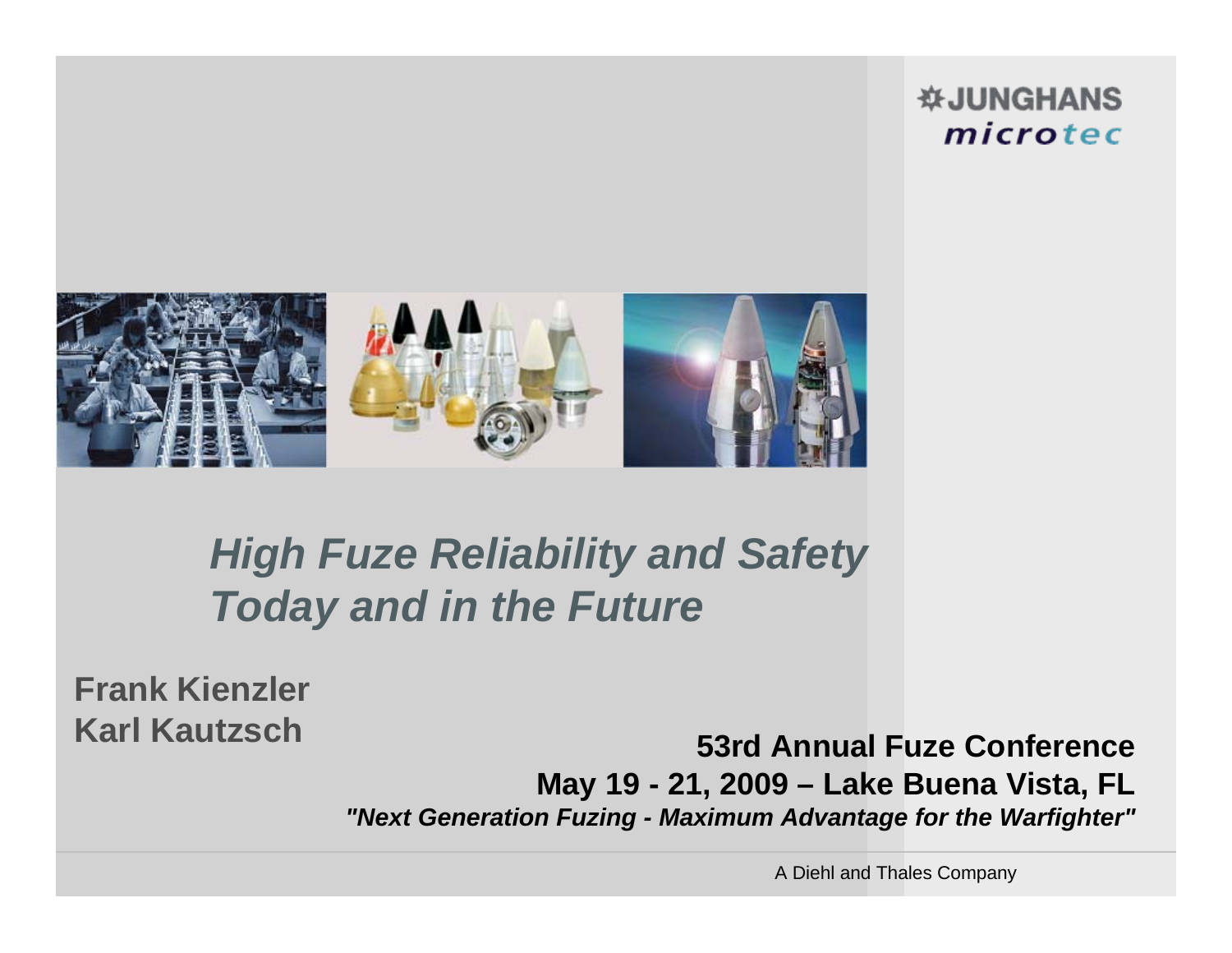### **Company Presentation**

#### *<b>WJUNGHANS* microtec

- $\bullet$  **A global leader in the field of ammunition fuzes and S&A devices**
- $\bullet$ **Full range of products**
- $\bullet$  **Key competences in** 
	- ٠ Fuzing technologies
	- п Micro-technologies
	- ٠ Ammunition electronics



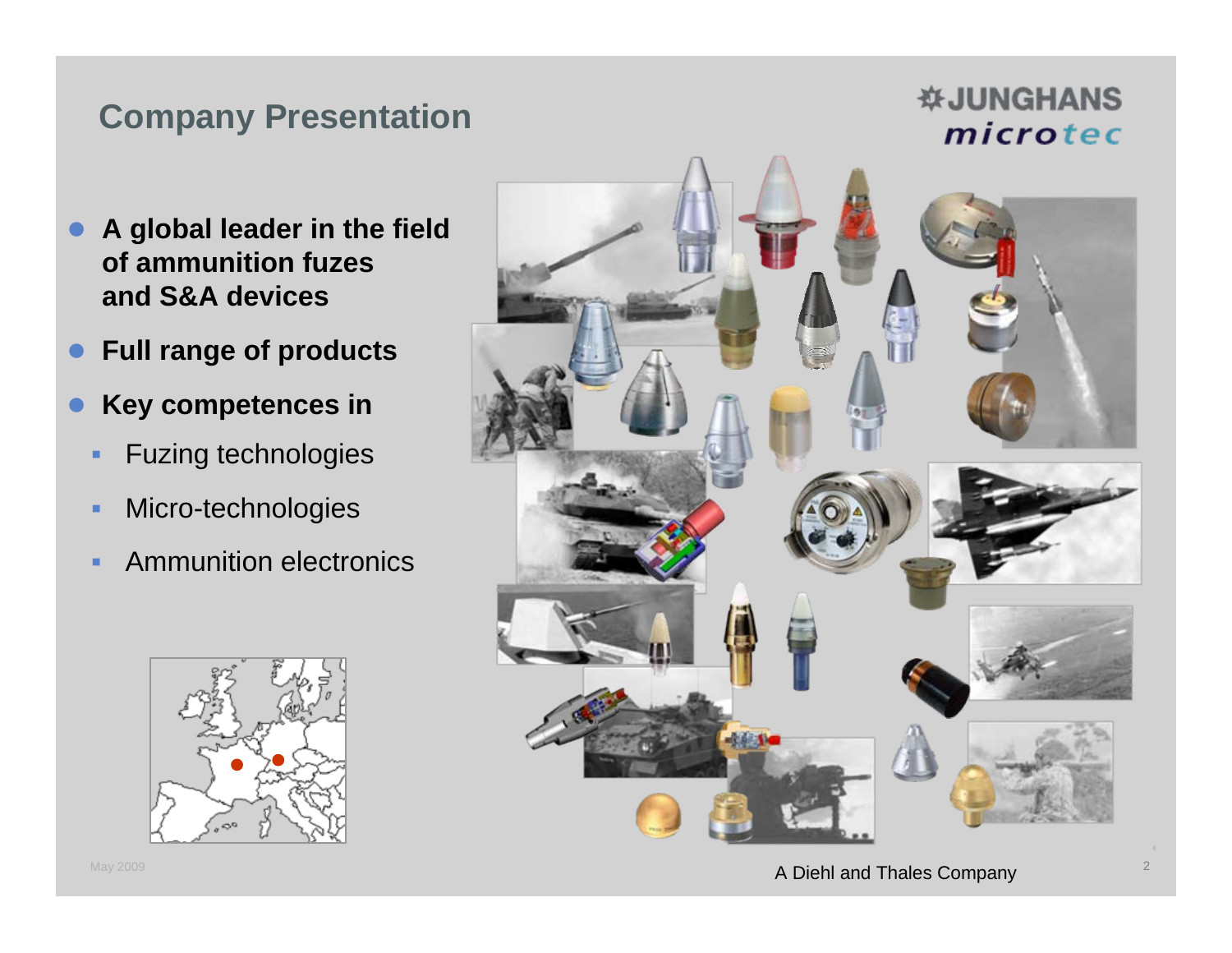#### *DELIVERANS* microtec

#### **Extraction UN-Protocol V:**

#### *OBJECTIVES*

*The Protocol recognizes the serious post-conflict humanitarian problems caused by explosive remnants of war and addresses postconflict remedial measures of a generic nature in order to minimize the occurrence, effects and the risk of explosive remnants of war.* 

*Next to general regulations to reduce the hazard of explosive remnants of war Protocol V covers the commitment to mark and to dispose of conventional unexploded ordnance devices. Furthermore the function reliability of munition should be improved on a unsolicited basis. Protocol V is an important amendment to the UN weapon convention.*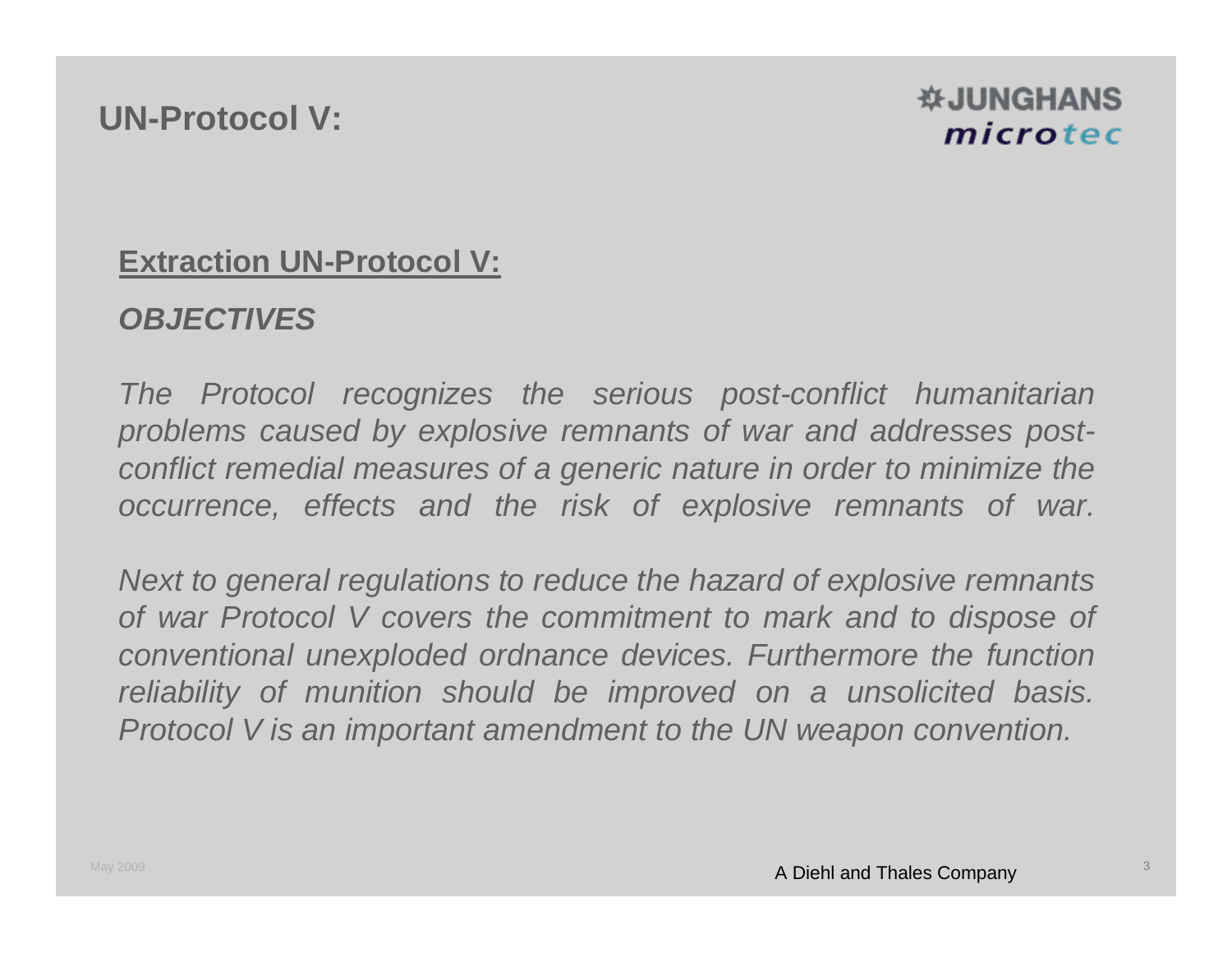#### *<b>WJUNGHANS* microtec

#### **Fuze Performance**

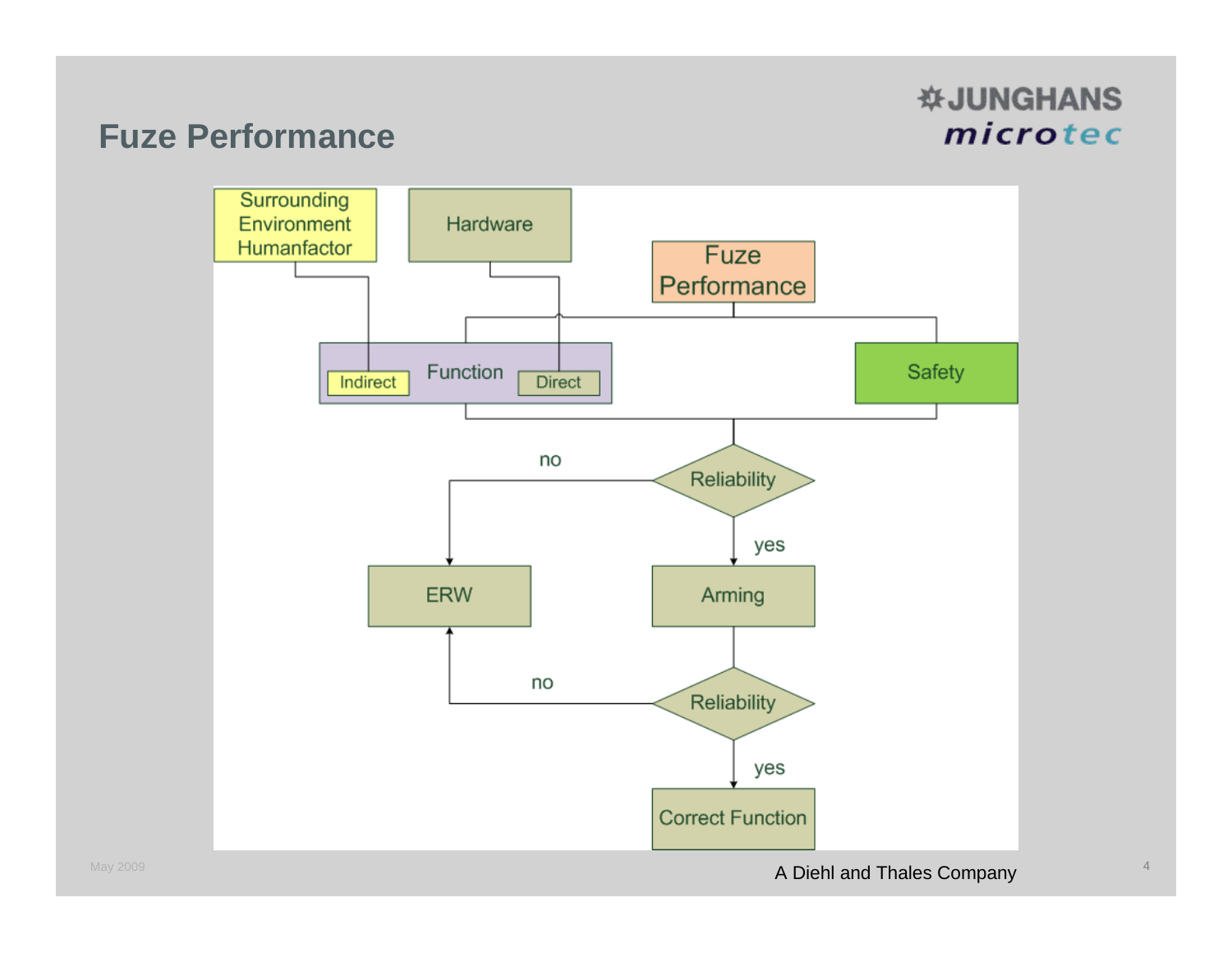#### **Explosive Remnants of War (ERW)**

#### **W.JUNGHANS** microtec

- $\bullet$ High fuze reliability decreases ERW
- $\bullet$  Interactions between Fuze safety and Fuze reliability
	- Fuze function depends on reliability
	- $\blacksquare$ Fuze handling depends on fuze safety
	- $\blacksquare$ Fuze safety is defined in STANAG 4187
	- п Till the fuze arming safety is relevant
	- After arming function reliability is relevant
- $\bullet$ Modern fuzes should have high reliability and high safety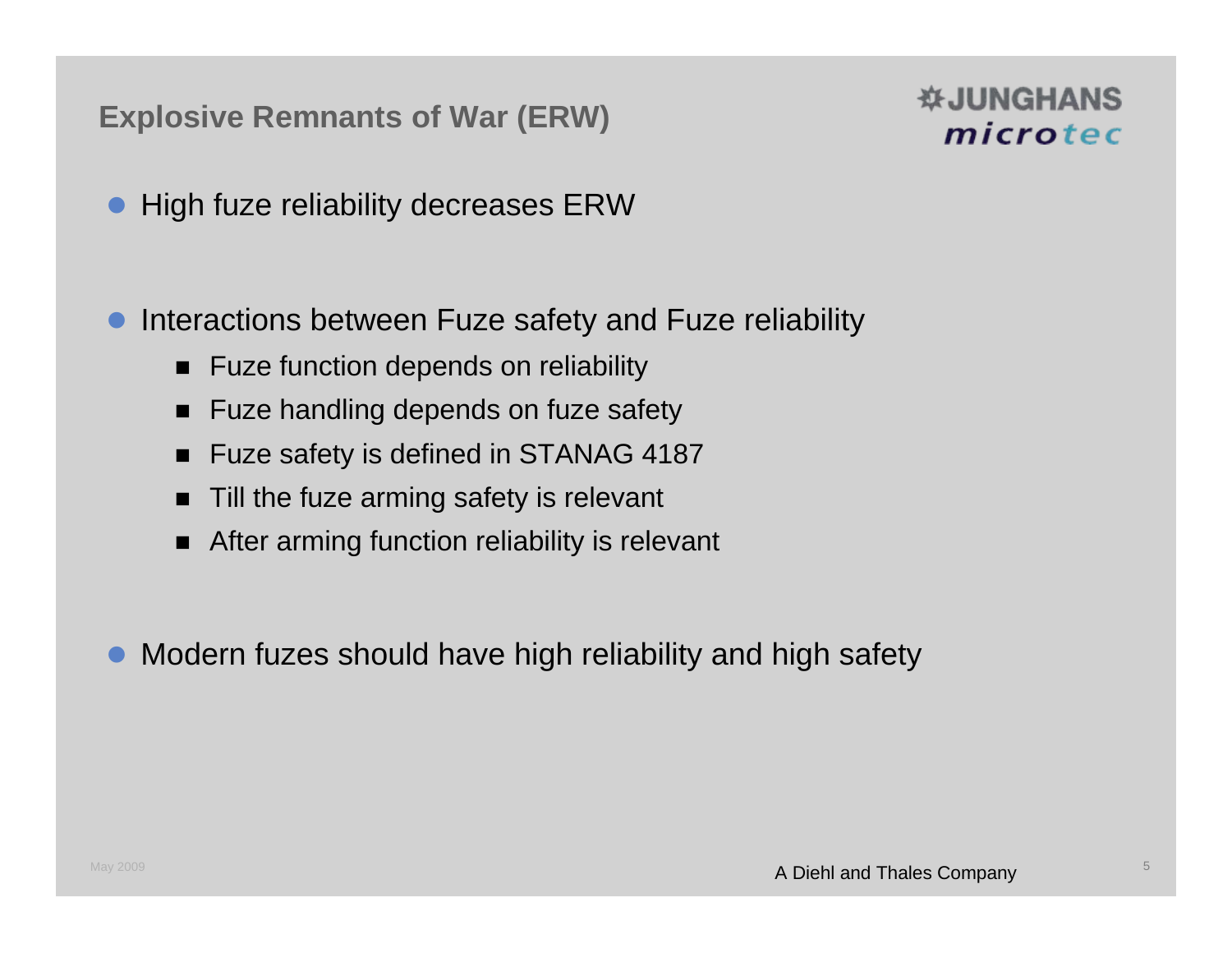#### **Mechanical Mortar Fuzes (in service) as an example for high reliability**

#### *<b>WJUNGHANS* microtec

### MTSQ DM93 (M776) PD DM111A4

More than 4.5 mio. produced More than 12 mio. produced

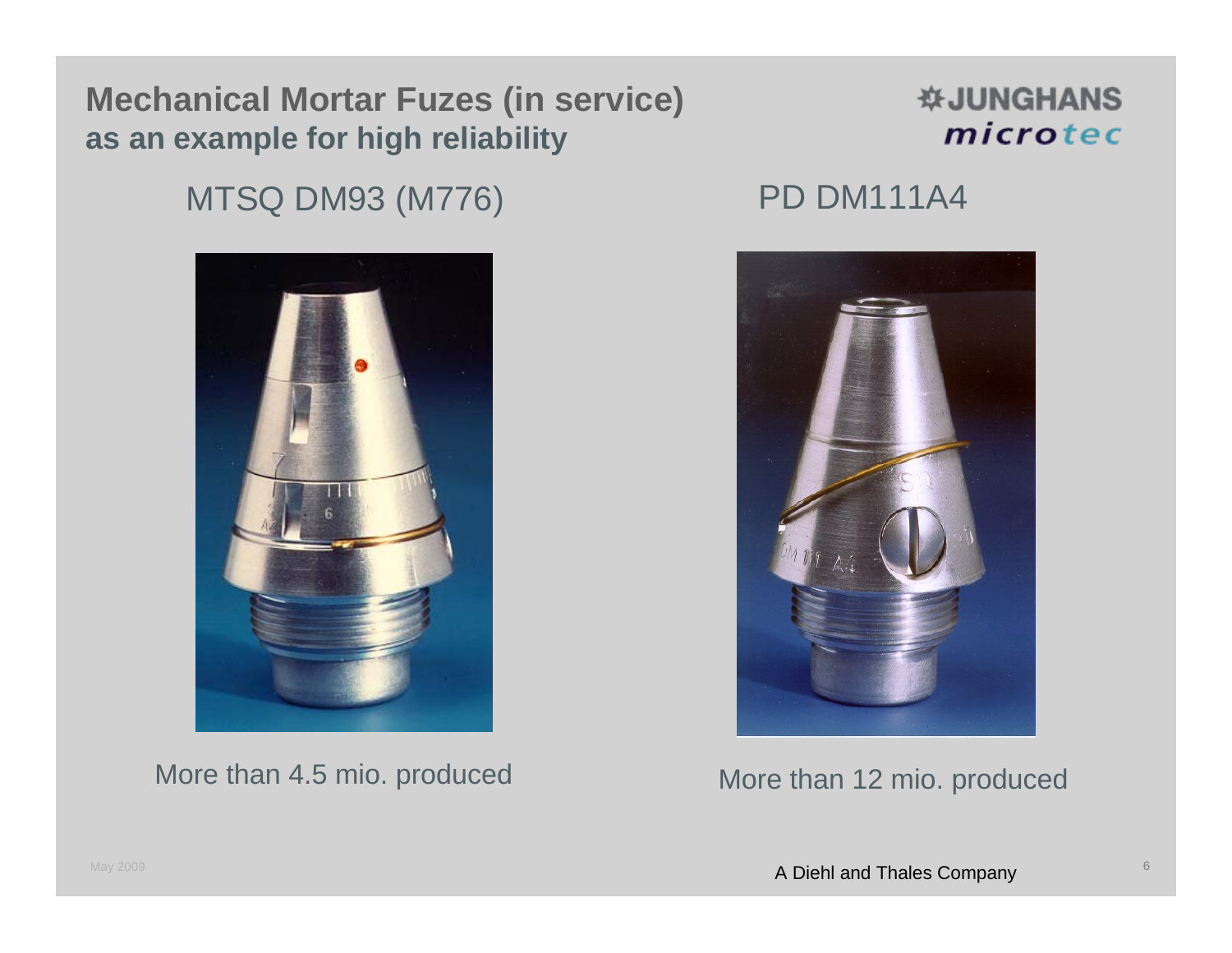#### **Initial Situation:MTSQ DM93 - Mechanical Time Super Quick**





**type classified in USA as M776**

#### **Weapon**

 **all common smooth bore mortars (51 mm - 120 mm)**

#### **Further information**

- $\bullet$ **more than 4.5 million units produced**
- $\bullet$  **numerous customers including UK, Germany, Switzerland, USA (M776 and variant M772) and Canada**
- **tailored to customer requirements: more than 50 variants available (3gr or 5gr expulsion charge, MT or MTSQ, 54sec. or 67sec. ,…)**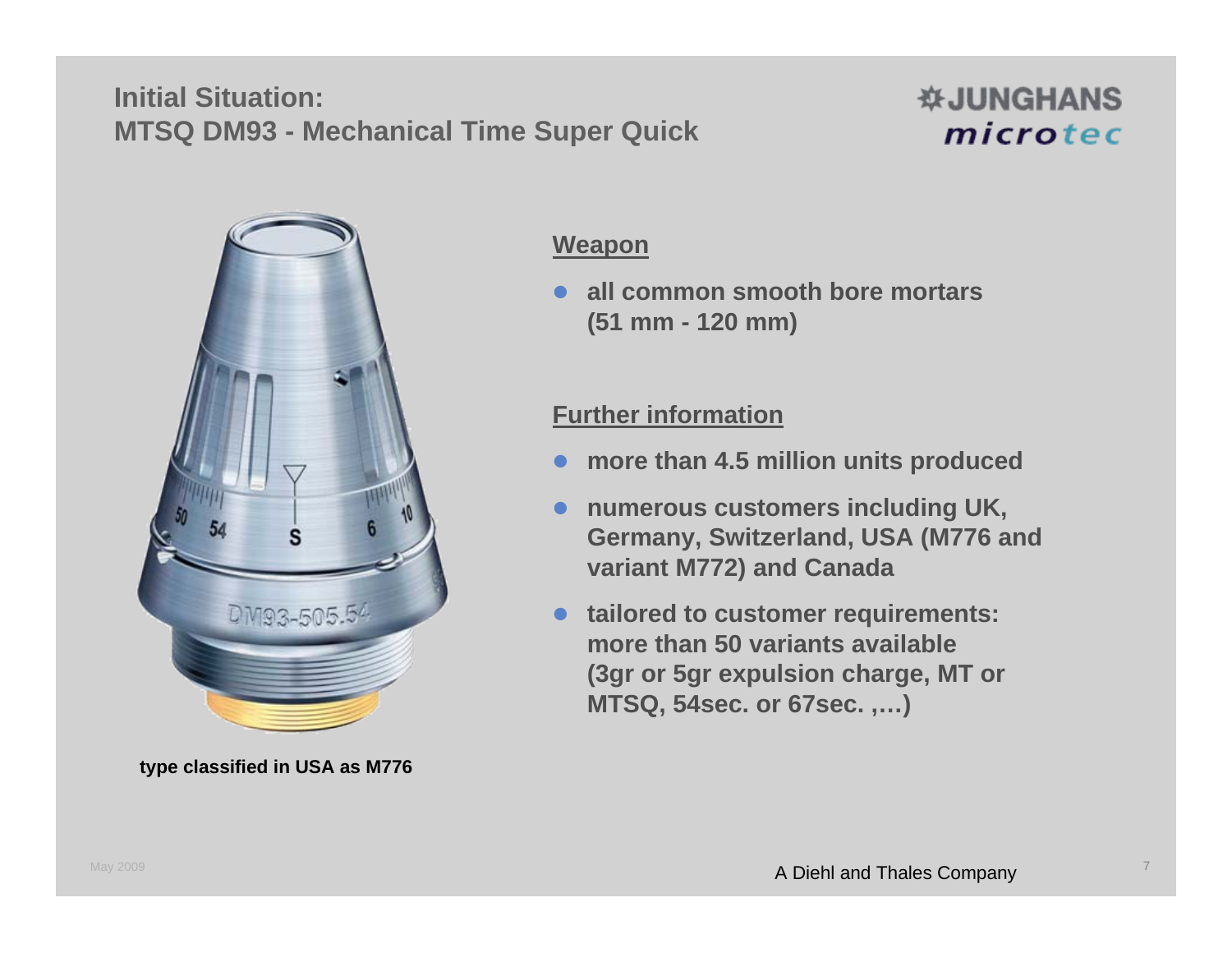#### **Initial Situation: MTSQ DM93 - Mechanical Time Super Quick**

#### *<b>WJUNGHANS* microtec





| Muzzle safety:                 | $\geq$ 40 m ( $\geq$ 0,8 s)          |
|--------------------------------|--------------------------------------|
| Required setback for arming:   | $\geq 650$ g                         |
| Storage temperature range:     | -54 $^{\circ}$ C to +71 $^{\circ}$ C |
| Operational temperature range: | -46°C to +63°C                       |
| Guaranteed shelf life:         | 10 years                             |
| Dimensions:                    | STANAG 2916                          |
| Weight:                        | 225q                                 |
| Setting time                   | 6 to 54 s (67 s)                     |

compliance with MIL-STD 331 B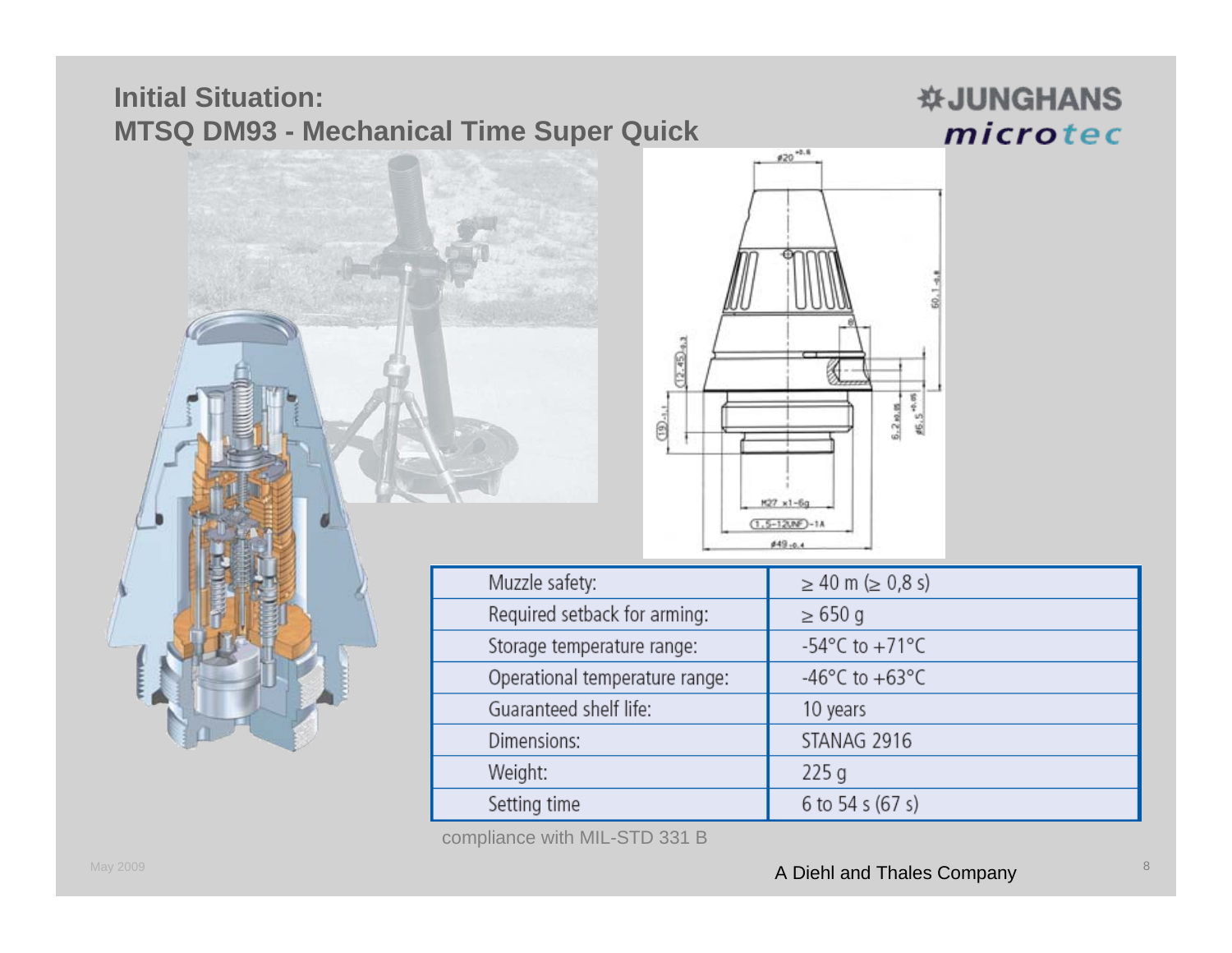**DM93 Fuze Family Lot Acceptance Tests (LATs) since 2006\* as an example for high reliability of in service fuzes**

• 2006: LATs 1,038 / 0 (1,038 firings, 0 failures) 2007: LATs 668 / 0  $\bullet$  2008: LATs 432 / 0  $\bullet$ 2009: LATs 200 / 0

- $\bullet$ Total: 2,338 / 0
- $\bullet$ These LATs represent a production of more than 750,000 Fuzes

**WJUNGHANS** 

microtec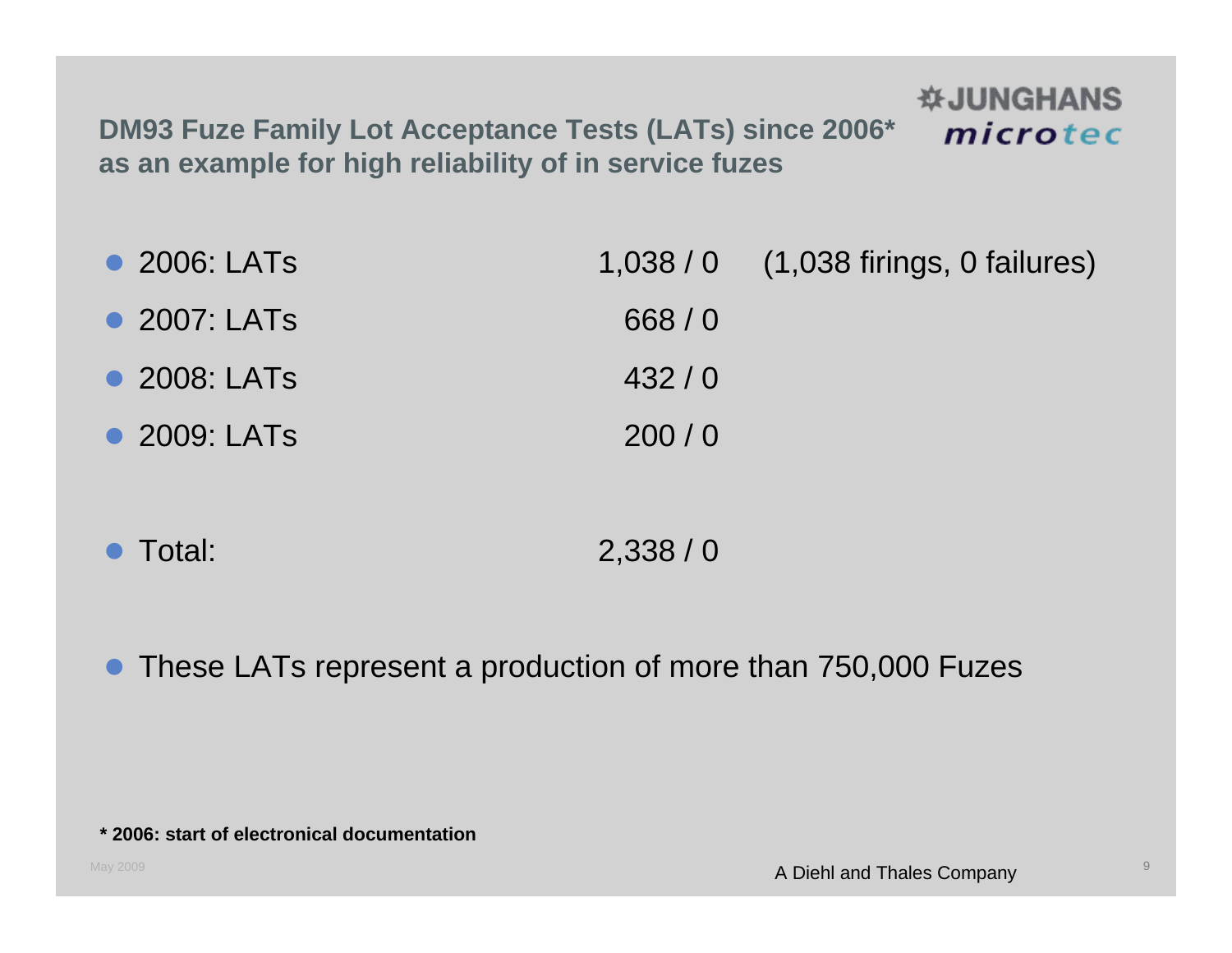**DM93-S**

*<b>WJUNGHANS* microtec

## **Design DM93-S:**



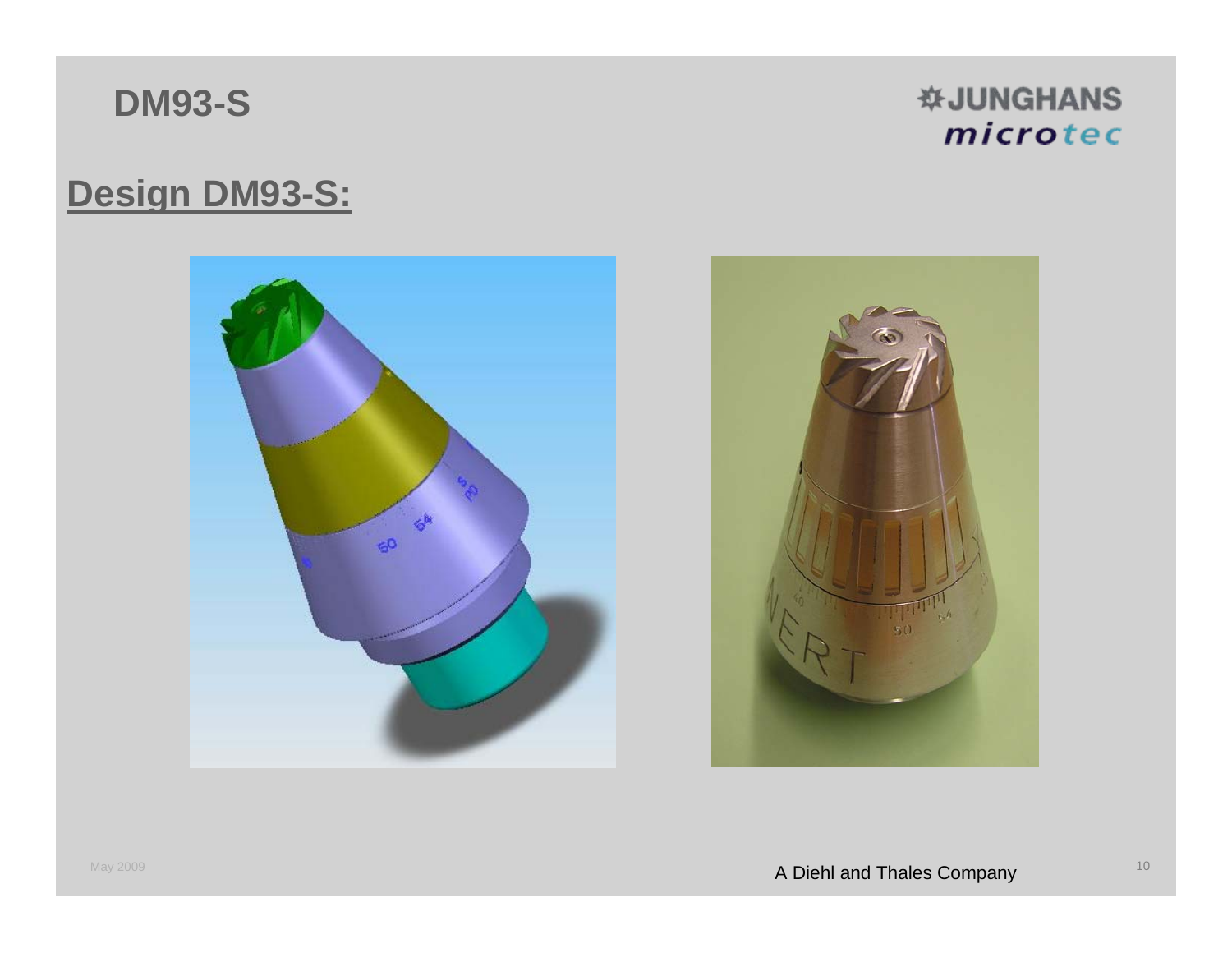## **DM93-S**

#### **☆JUNGHANS** microtec

## **Concept DM93-S:**

#### $\bullet$ MTSQ DM93 modified with a 2<sup>nd</sup> Safety Criteria

- Fuze adapted with an external wind wheel and a centrifugal system
- Creating a spin relation w.r.t. airflow in a non spinning munition
- A 2<sup>nd</sup> Double Bolt System implemented to pre arm and unseal the System
- For Arming the Centrifugal System needs 7.000 rpm

#### $\bullet$ Advantages

- Fuze need no Safety Pin
- Closed System
- Fuze need no additional Cover (Protection against Dust, Water,…)
- Due to the Pre Arming System the Fuze is insensitive against soiling, Freezing,..
- 2<sup>nd</sup> Safety Criteria according STANAG 4187
- System modular for other Mortar Fuzes e.g. DM111

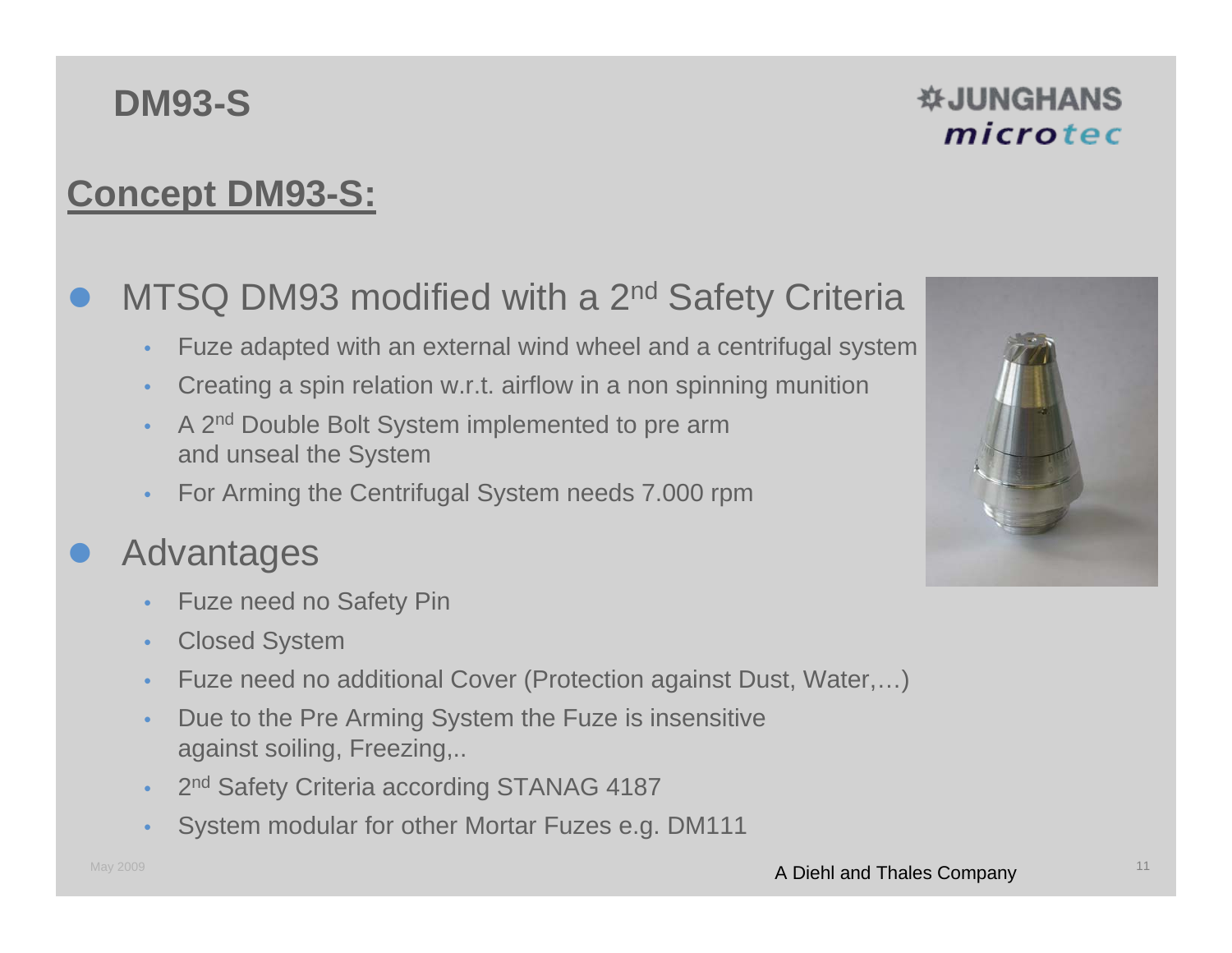## **Detail Results DM93-S**

#### *W***JUNGHANS** microtec



- $\bullet$  Wind Tunnel Test for validation of
	- $\blacksquare$ Drag performance
	- **Revolution forces**
	- $\blacksquare$ Design optimization
	- Release behaviour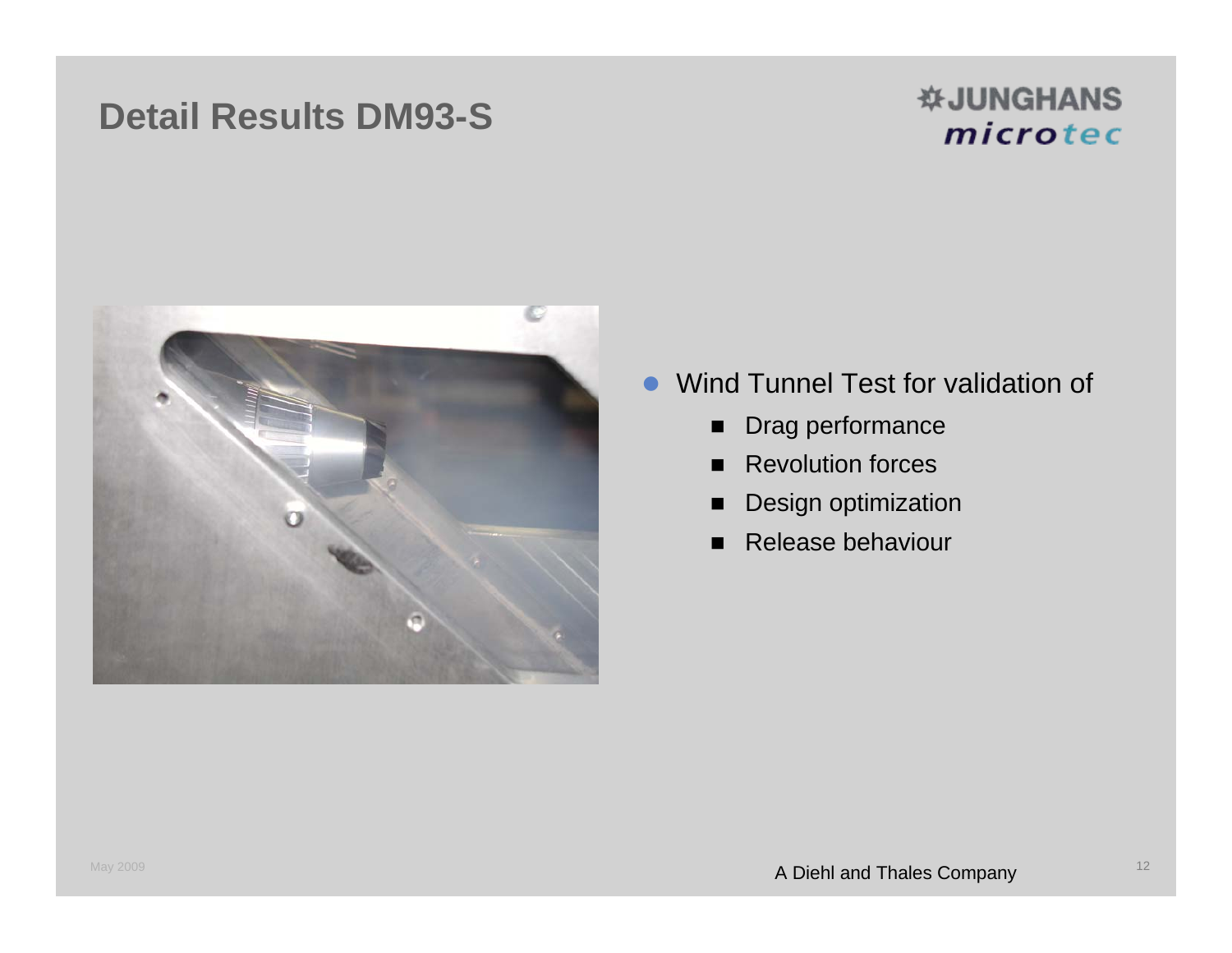

• Question: Is there an influence to the timework and the preset time with high rotating wind wheel?

Response: no influence

 $\bullet$  Question: Is there a possibility to change the preset time with increased pressure on the nose?

Response: no influence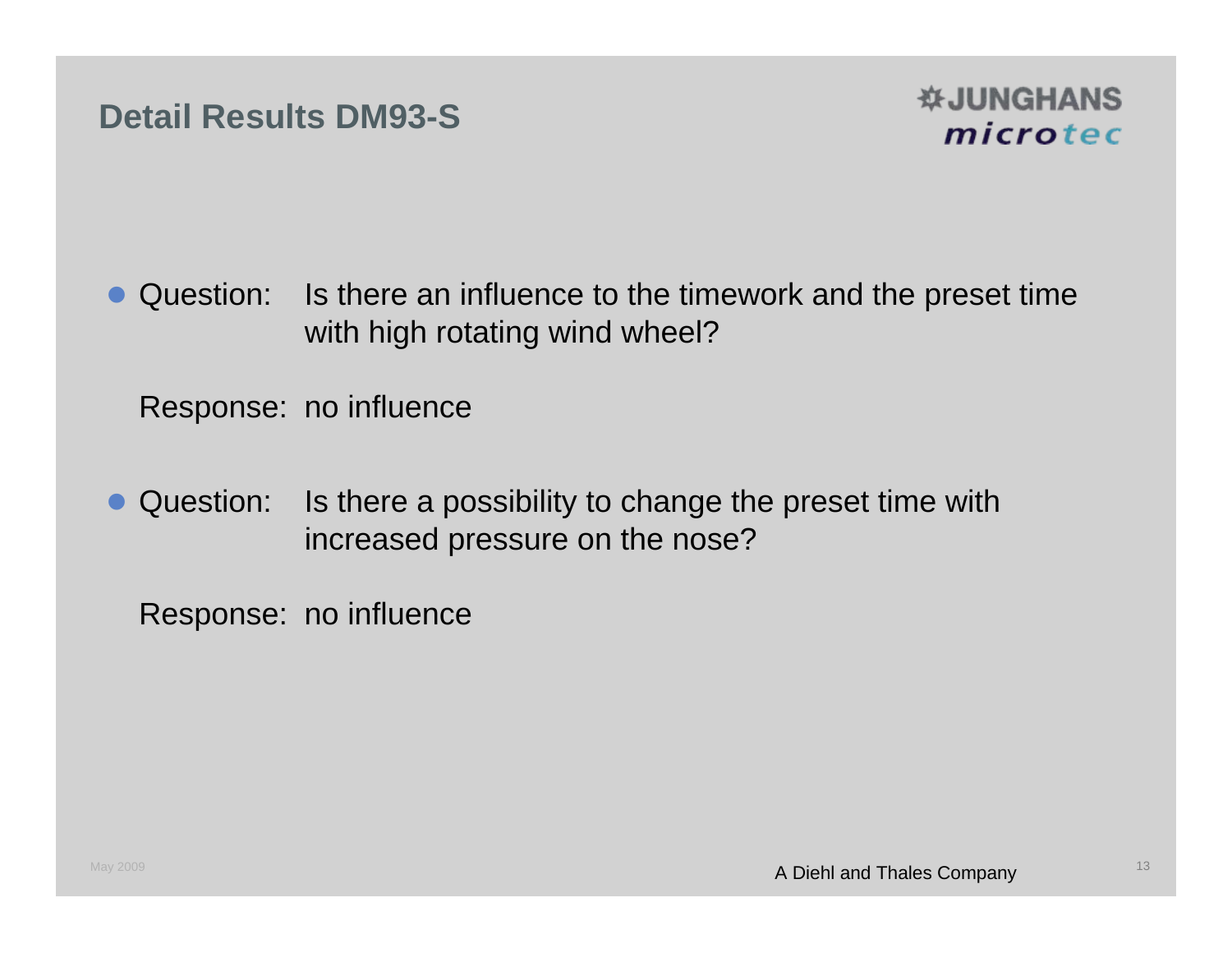### **STANAG Compliance DM93-S**

#### **WJUNGHANS** microtec

- STANAG 4187: compliant
- STANAG 2916: compliant with dimensions of electronically Time fuze
- MIL-STD 331B: 12 m drop and 1.5 m drop fulfilled
- $\bullet$ Environment: all Tests fulfilled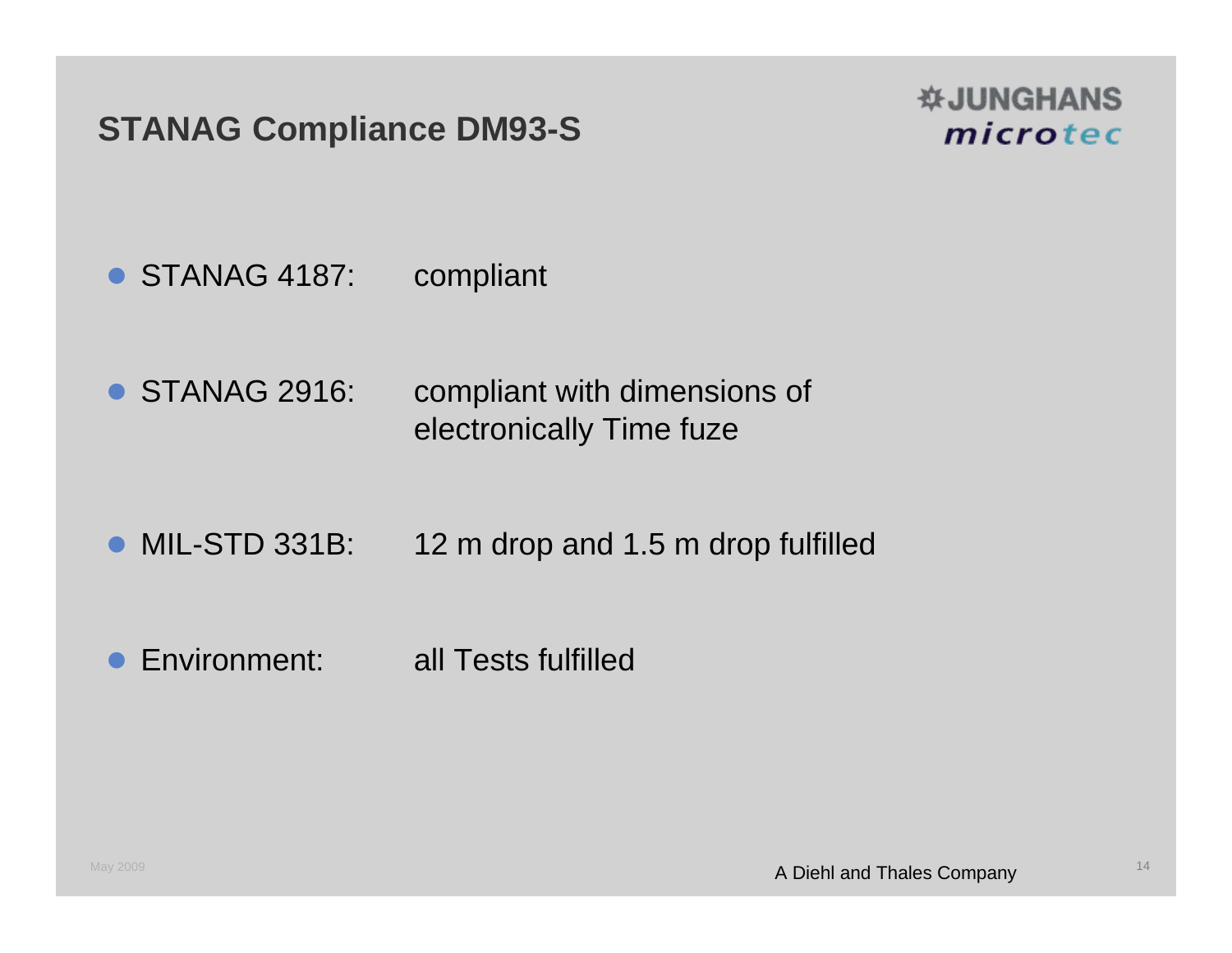#### **Summary DM93-S as an example of combination of Reliability and Safety**

- $\bullet$ Same handling i.a.w. preset Time
- $\bullet$ New Safety aspect
- $\bullet$  Safety requirement fulfilled up to launch increased safety
- $\bullet$ No Safety Pin required
- $\bullet$ Company Qualification fulfilled
- $\bullet$ World wide no comparable solution available
- $\bullet$ **In service fuzes can be further improved i.a.w. STANAG 4187**



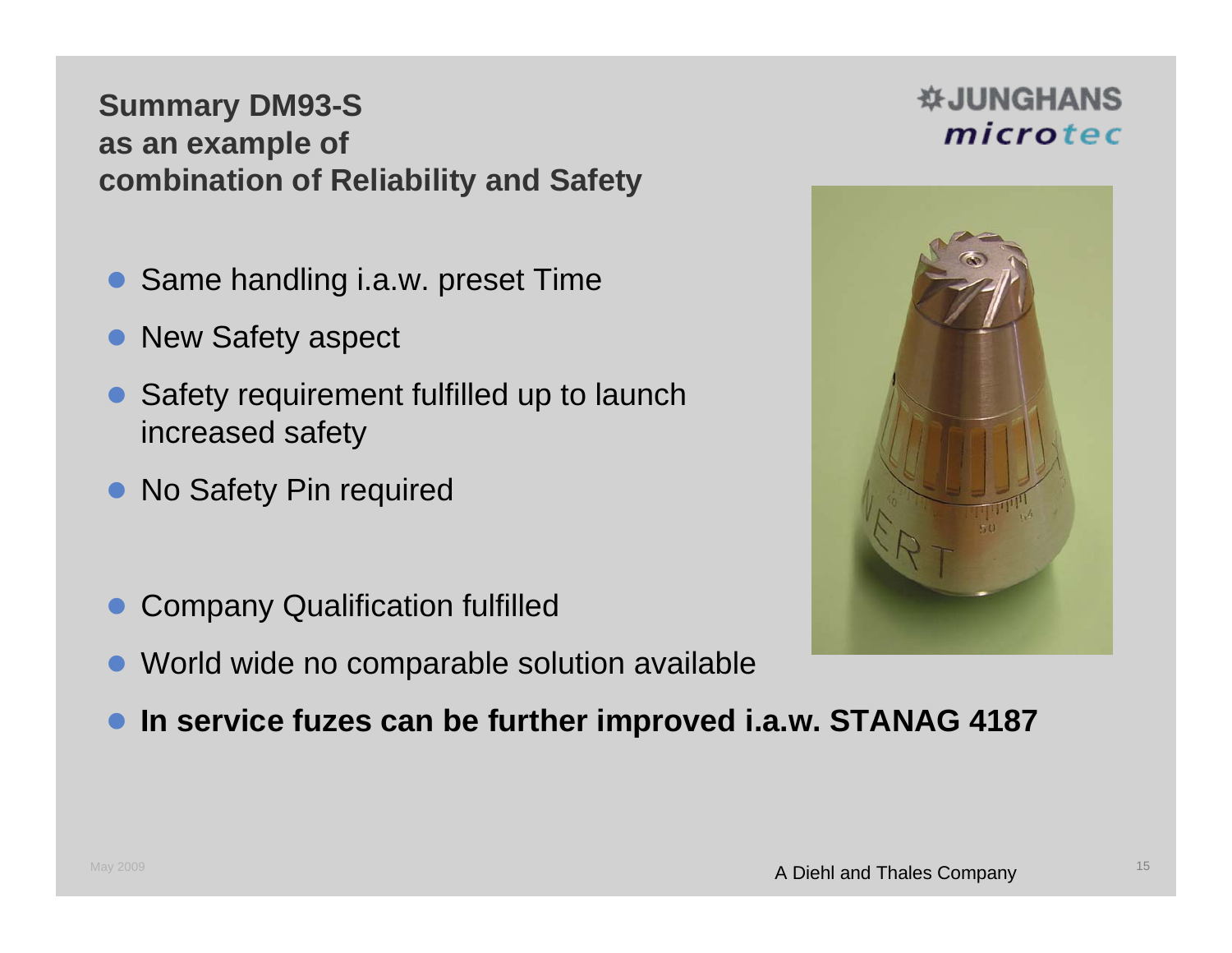#### **Conclusion**

#### **WJUNGHANS** microtec

- JUNGHANS Product shows a combination of
	- $\blacksquare$  High Reliability (e.g. DM93 Fuze Family)
	- Second Safety Criteria (e.g. DM93-S)
- **High Safety improves Handling and Flight Safety**
- $\bullet$ High Reliability provide Arming
- $\bullet$ Reliable Arming and Firing results in decrease of ERW